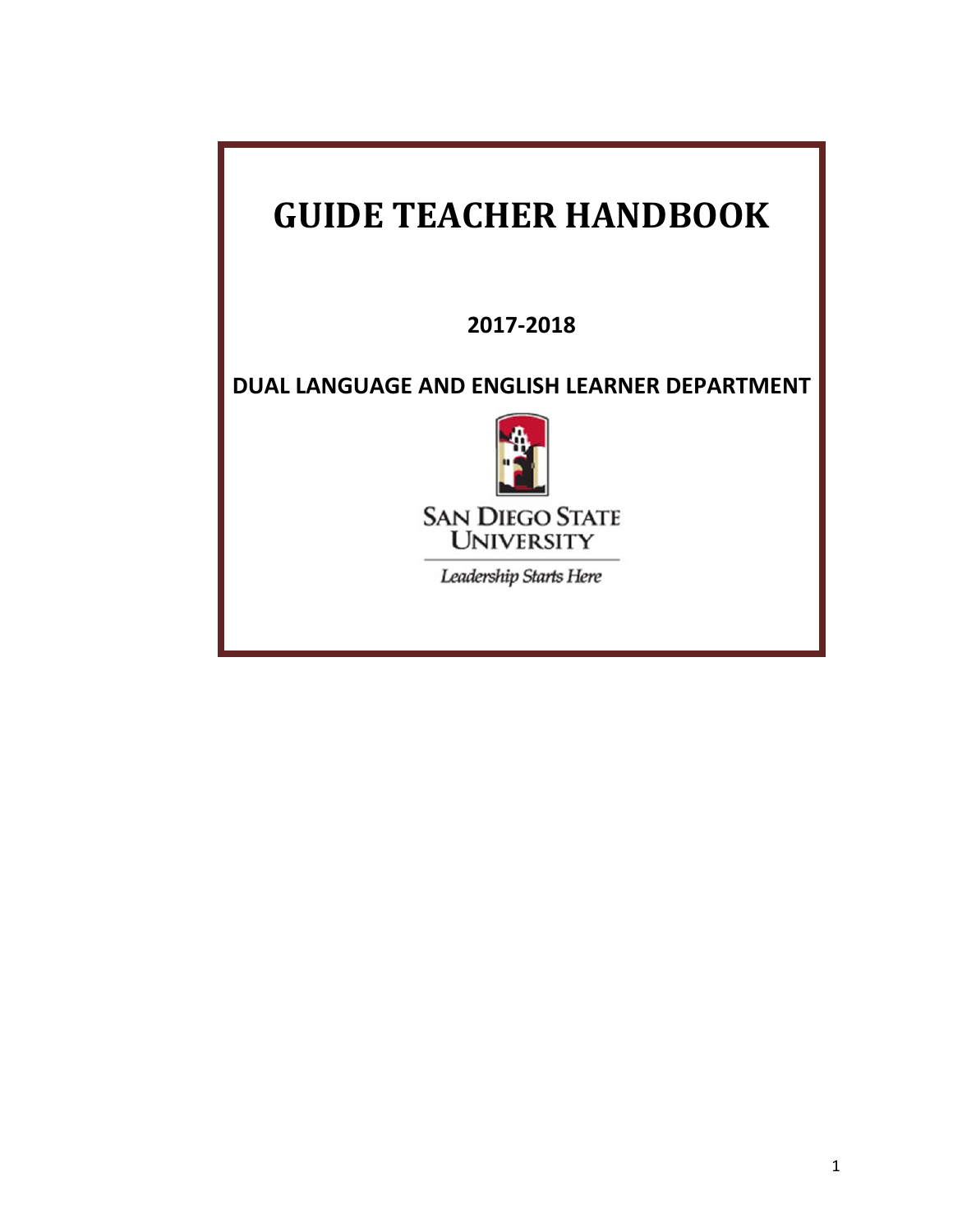#### **WELCOME AND OVERVIEW**

Thank you for your time and most valued assistance to our Teacher Candidates. The faculty of the Dual Language and English Learner Department (DLE) appreciates and recognizes the extremely important roles of the elementary and secondary school Guide teachers and administrative staff in any training program for those aspiring to be credentialed in the teaching profession. Practical school experience is a critical segment of the teacher-training program.

This Guide Teacher handbook describes the responsibilities and roles of Guide Teachers, as well as those of University Supervisors.

#### Contact Information

In case of questions, please contact your university supervisor, cohort coordinator, and/or the Dual Language and English Learner Office.

The DLE Department is located in EBA 248. Office hours are Monday through Thursday from 10 am to 4:30 pm.

You can call to leave a message at: 619-594-5155 or e-mail dle@mail.sdsu.edu

Should you have any questions, please do not hesitate to contact us.

Dual Language and English Learner Dept. San Diego State University 5500 Campanile Dr., San Diego, CA 92182-1152

**TEL**: (619) 594-5155 or FAX: (619) 594-1183

**Email: [dle@mail.sdsu.edu](mailto:dle@mail.sdsu.edu) Website: [go.sdsu.edu/education/dle/Default.aspx](http://go.sdsu/education/dle/Default.aspx)**

8/26/17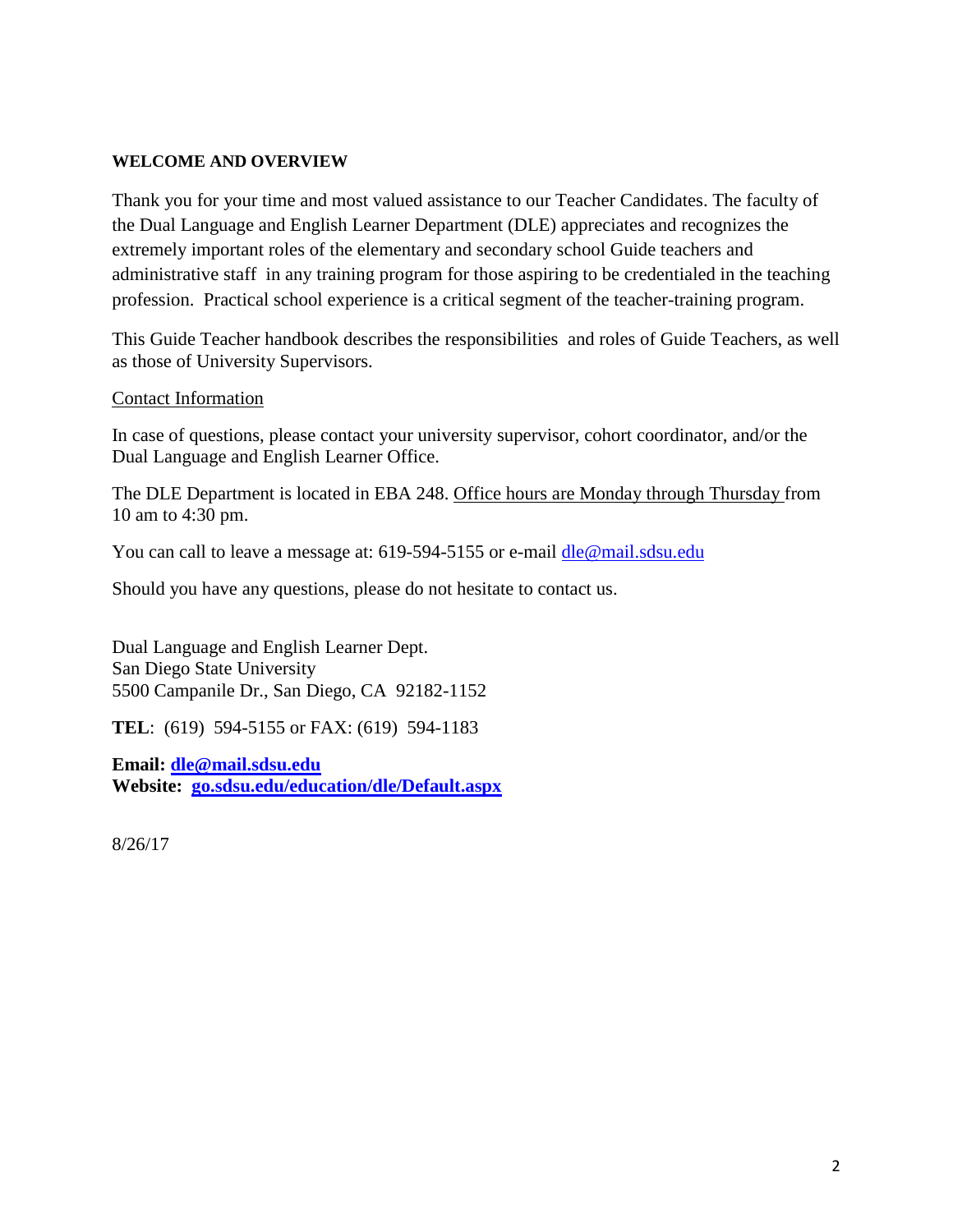## **GUIDE TEACHER RESPONSIBILITIES**

Guide Teachers have a responsibility to mentor teacher candidates so that they become successful teachers through planning lessons together and providing constructive feedback. Teachers retain responsibility to ensure that their students are progressing and that their teacher candidate is provided with satisfactory learning experiences throughout the semester. As mentors they also become strong personal supporters of the teacher candidates.. The goal of the placement is to enable the teacher candidate to have in-depth experiences in terms of instructional planning and delivery, student evaluation, classroom management, and teaching styles. Considerable growth is expected to occur in the teacher candidate due to new experiences and insights. Guide teachers also provide a written mid-term growth assessment and final evaluation.

Another responsibility is to participate in district guide teacher training provided in conjunction by the district and the Department of Dual Language and English Learner Education . As of June 2016, the Commission on Teacher Credentialing requires a minimum of ten hours of initial training to ensure that guide teachers remain current in the knowledge and skills for candidate supervision and program expectations. The ten hours is a one-time training opportunity and does not need to be repeated. The training will be provided online for your convenience.

# **PLACEMENT OF TEACHER CANDIDATES**

Guide Teachers are selected through District Human Resources in consultation and collaboration with site administration. Guide Teachers must have a minimum of three years teaching experience and CLAD, CTEL, BCLAD, or Bilingual authorization. Placement of teacher candidates arranged via the site administrator, district human resources, and the appropriate bilingual credential cohort coordinator. Guide Teachers have final say over whether they accept the placement.

*Please note that the semester calendar for school sites and the university calendar are different*. Although grades and student teaching evaluations must be submitted at the end of the university semester, teacher candidates will continue their placement beyond the school site semester.

# **CLASSROOM INVOLVEMENT OF TEACHER CANDIDATES**

**T**he initial weeks of the student teaching practicum are designed to familiarize the student with the school and classroom communities, routines, compatibility with his/her assignment, and Guide Teacher/Teacher Candidate (GT/TC) personalities. It is recommended that during this time, the Teacher Candidate be allowed to primarily observe and assist, with a minimum of teaching if requested by the Guide Teacher.

*If during this period, either party feels that the placement is not in the best interest of the particular classroom program, and/or the Teacher Candidate's professional development, the*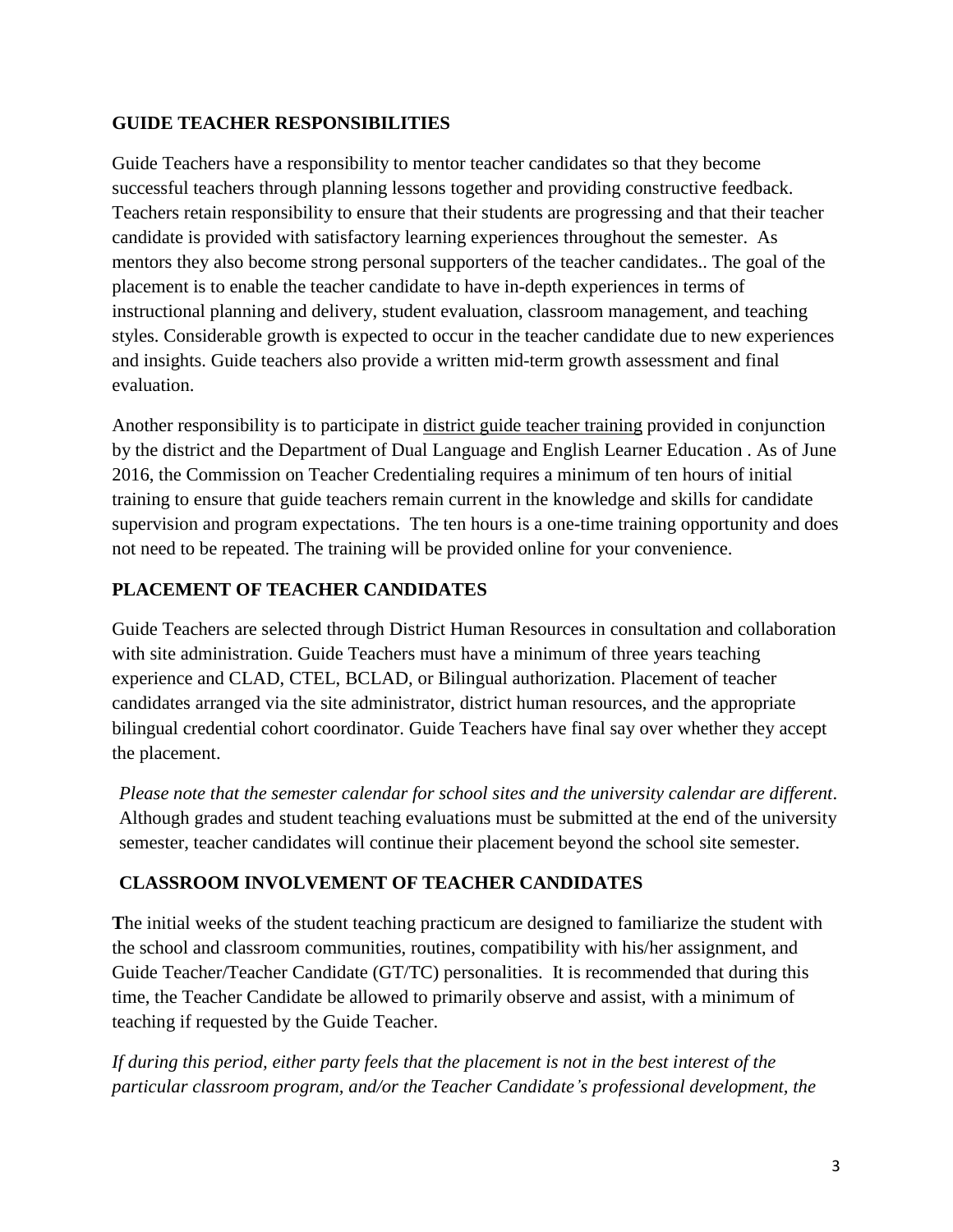*GT and TC should immediately contact the supervisor and Bilingual Program Coordinator to discuss the issue.* At that time, all parties will confer to determine the best solution in regard to the placement. Changes in placement are sometimes necessary but they are difficult to secure and never made simply for convenience. Any changes made after week four may result in an incomplete and require an extended student teaching placement.

## **ROLES OF THE GUIDE TEACHER (GT)**

The Guide Teacher (GT) is to:

- 1. Provide a model of teaching for teacher candidates to observe and adapt to their use.
- 2. Schedule a regular weekly conference time with teacher candidates for planning, preparation, and documenting increasing responsibilities.
- 3. Give the teacher candidates an opportunity to observe for approximately the first 2 weeks. During this observation period, Teacher Candidates should be taking notes, asking questions and becoming familiar with the nature and operation of the class.
- 4. By the second week, assisting should be incorporated into the schedule. Assisting should be limited to individuals and small groups. Suggested activities may include, but not limited to the following:
	- make a seating chart to learn the students' names,
	- assist with attendance records.
	- prepare and score tests,
	- grade papers,
	- assist with any other classroom duties, and work/tutor/teach small groups.
- 5. Introduce the teacher candidate to the school faculty and to other faculty members. This will help the Teacher Candidates assume the role of responsible novice professionals who are accepted as co-workers by the faculty.
- 6. Acquaint the teacher candidates with school policies (including policies on videotaping and collecting student work samples), procedures for accessing student records (including CELDT scores and special education needs), and facilities.
- 7. Help the teacher candidates develop communication with the students and establish methods of classroom management/control appropriate to individual, small group, and whole class situations. This is the most challenging area for most teachers.
- 8. Help the teacher candidates write lesson plans related to the grade level content standards and develop a variety of class activities. Writing objectives is one element of this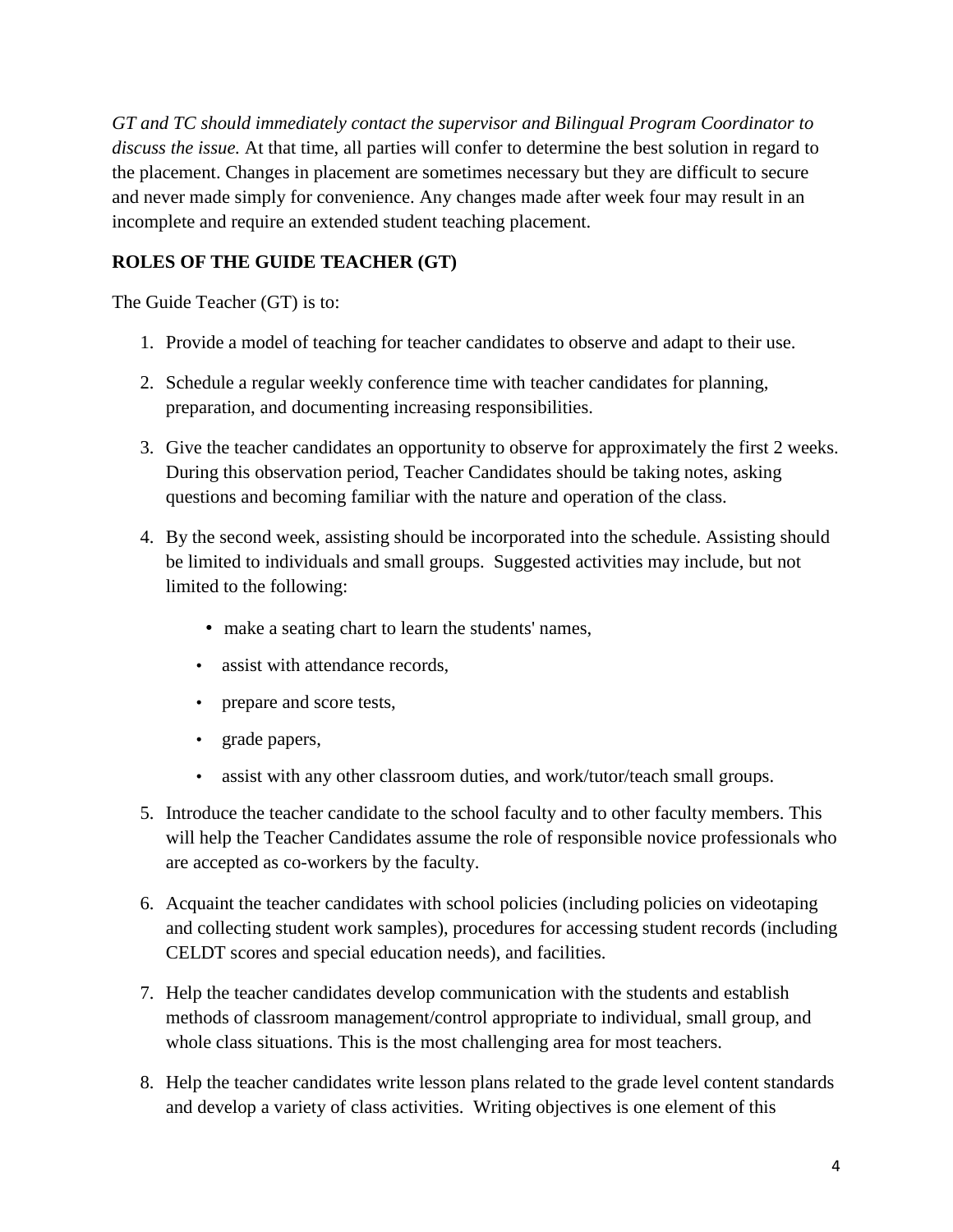capability. Identifying academic language demands is another. Teacher candidates need significant support in lesson planning.

- 9. Help the teacher candidates develop techniques for assessing, evaluating, grading, and providing feedback on student learning, as well as using this information to target student needs in future lessons.
- 10.Maintain frequent communication with the teacher candidates and provide continuous positive feedback on performance through conferences and the reflection journal.

NOTE: Guide Teachers have the right to resume total control of the class at any point.

**However, that drastic action such as resuming control are generally reserved for critical situations and always trigger the intervention process.**

## **EVALUATION OF TEACHER CANDIDATES**

- A major function of a Guide Teacher is to provide regular feedback to the teacher candidate so that improvement can be made where necessary and good practices reinforced.
- While the feedback process is accomplished most frequently through conferences and notes on lesson plans, tests, and other materials, the Guide Teachers need to complete a formal written evaluation at mid-semester using the DLE Student Teaching Professional Growth Assessment and a final Student Teaching Professional Growth Assessment at the end of the university semester.
- During the Fall semester, support is needed to help Teacher Candidates plan a practice video lesson following edTPA requirements provided by the supervisor.
- Additional videos for lesson observations will be conducted using the SIBME model and will be under the guidance of the University supervisor. Please note that in the Spring semester the formal edTPA implementation week will be conducted in March. Details will be provided by the university supervisor.

## **TEACHER CANDIDATE RESPONSIBILITIES**

Teacher Candidates are advised that they are *guest teachers* at their schools under the immediate supervision of the Guide Teachers. As with other teachers, teacher candidates are responsible to the school administration. Most schools want to become active members of the faculty while they are there -- helping with activities, attending parent-teacher meetings, etc. Teacher candidates should freely express willingness to participate. The Guide Teachers will advise teacher candidates in choosing what activities to attend.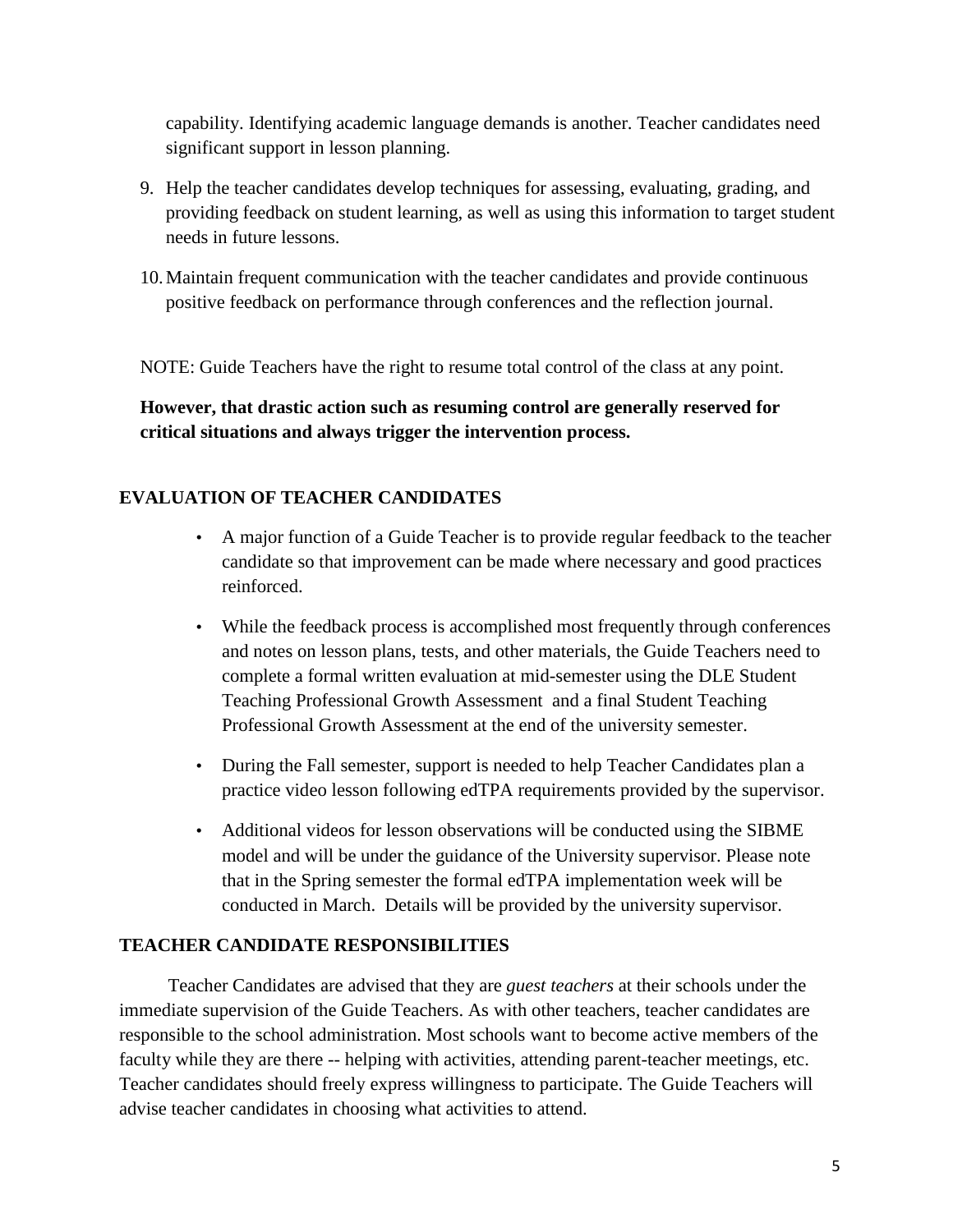**Absences.** In the event of an absence or tardiness, teacher candidates must notify the Guide Teacher at least two hours before class starts or as soon as possible. The supervisor should also be notified. In addition, if school policy, notify the principal's secretary. Note: an absence must be reported to the program coordinator via email. Except in the case of a documented emergency, absences without proper notification are considered unauthorized and may be grounds for suspension of student teaching and/or initiation of deselection procedures. Even with notification, *unjustified absences for more than two days* can lead to deselection from student teaching process. Repeated absences, even when excused, may require additional days of practicum at the end of the semester.

**Dress Code.** Candidates are expected to dress in a professional manner—respecting the school community expectations. This generally means professional style casual attire – slacks and/or dresses. No short shorts; no flip flops. *Note: schools that require student uniforms often expect faculty to meet a higher standard of professional dress. While on site, candidates should familiarize themselves with and adhere to the district and school dress codes for teachers.*

**Ethical Code**. Candidates are expected to behave professionally and appropriately with their professors, their peers, their students, and on the school site. Please note that issues such as violation of the ethical code, plagiarism, lack of response or inappropriate responses to Guide teacher and/or supervisor and/or cohort coordinator can lead to intervention and/or deselection in program.

## **REMEDIATION PROTOCOL FOR ISSUES IN STUDENT TEACHING**

Teacher candidates and supervisors are the representatives of the university, thus they must follow established protocol. Teacher candidates *are advised to always first try to talk the issue through directly with the concerned parties.* Once formal conferences are initiated, accounts of each meeting should be documented and signed by all the involved parties.

The *flow of protocol* is as follows at any time deemed necessary:

1.) The teacher candidate and Guide Teacher meet to discuss the issue and set up corrective steps. The university supervisor is notified and/or invited to the meeting.

2.) If issue cannot be resolved, university supervisor is notified by the guide teacher.

3.) The teacher candidate, Guide Teacher and supervisor meet to discuss, review and determine the next steps to resolve the issue.

4.) After this triad meeting, DLE program coordinator is notified about the issue.

5.) DLE program coordinator meets with school administrator to discuss and problem solve the issue.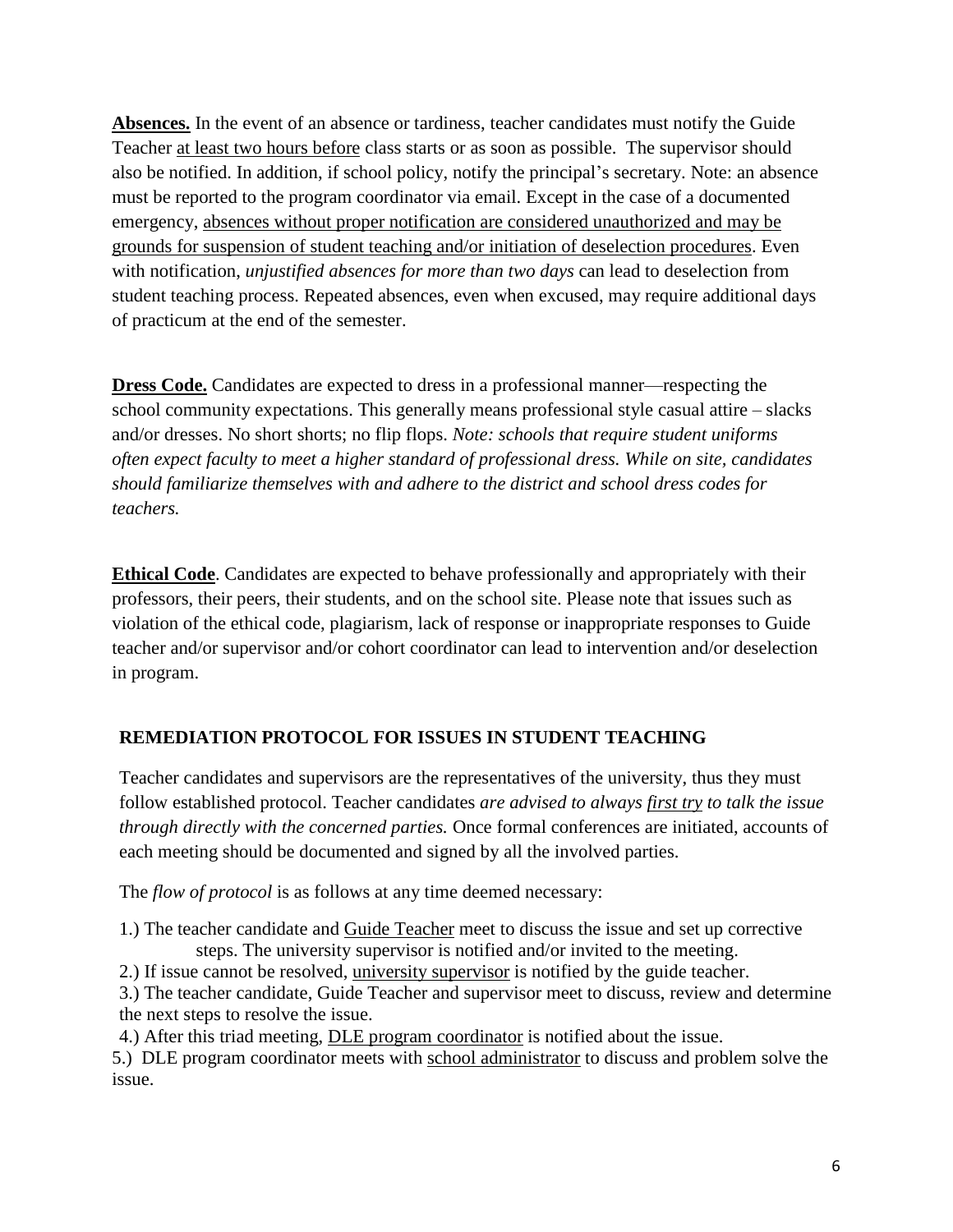6.) DLE program coordinator, school administrator, and DLE department chair meet to problem solve.

7.) If the issue is still unresolved at that point, the College of Education Associate Dean of Students may be asked to intervene.

NOTE: *when the issue involves program faculty or peers*, the department protocol moves from the student(s) and instructor, up to the program coordinator, then department chair, and, finally, the dean of students for the College of Education. The university also has specific procedures for formal complaints that can be accessed at the SDSU website under Student Rights and Responsibilities: [http://www.sa.sdsu.edu/srr/complaint1.html.](http://www.sa.sdsu.edu/srr/complaint1.html)

# **CLASSROOM INVOLVEMENT MATRIX**

**NOTE:** The Classroom Involvement Matrix specific to Multiple Subject and Single Subject teacher candidates is included in the Letter of Introduction to Guide Teachers.

The Classroom Involvement Matrix indicates the minimum expected Teacher Candidate activities by week and by first and second semester placement. The following terms are used to indicate the type of activity:

*Observing***:** The Teacher Candidate is specifically observing the Guide teacher as she/he teaches a lesson, often with a specific purpose in mind, i.e., modeling of teaching behaviors and management techniques prior to assumption of teaching responsibilities in that curricular area or when concerns in a particular area have been noted and the Guide teacher is modeling effective techniques to use in addressing them.

*Assisting*: The Teacher Candidate is assisting the Guide teacher in the presentation of a lesson or in the supervision of student work, but the Guide teacher has overall responsibility for the planning and execution of the lesson or activity.

**Teaching**: The Teacher Candidate is in charge of the lesson for the whole class or group; has prepared a plan in advance and the plan has been reviewed with the Guide teacher.

# **PERFORMANCE ASSESSMENT OF CREDENTIAL CANDIDATES-EDTPA**

All teacher candidates have been required to complete a performance assessment. This performance assessment is required of all teacher candidates in order for them to receive their preliminary teaching credential. This process has been incorporated into all elements of teacher preparation coursework and supervision at SDSU.

The College of Education and the bilingual credential program are using a Common Core aligned performance assessment known as the edTPA Teaching Event.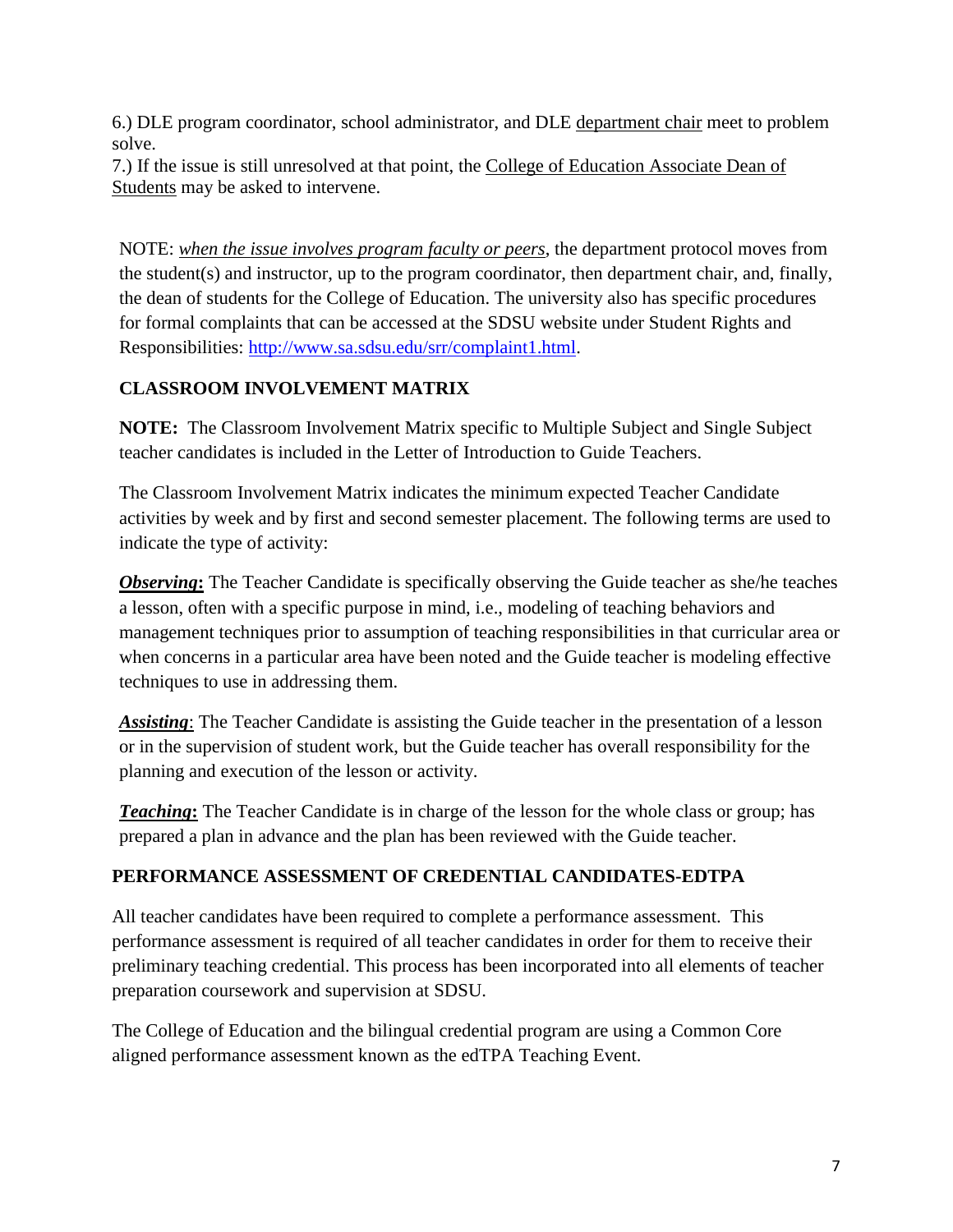In the fall semester, all bilingual teacher candidates will complete a practice video and multiple subject candidates will also complete one Math Content Area Task(CAT).

In the spring, all bilingual teacher candidates will implement the edTPA teaching event (edTPA –TE). Completion and submission of the edTPA is due in mid-March.

The edTPA -TE requires teacher candidates to create a week-long lesson segment for one of their classes, analyze the results of one of the assignments, scan three samples of student work, and complete one or more short video clips of their teaching practice that will be evaluated by trained scorers.

Please do not hesitate to contact the DLE office, supervisors, or coordinators if you have any questions.

# **STUDENT TEACHING PROFESSIONAL GROWTH ASSESSMENT FORM**

The "Student Teaching Professional Growth Assessment" form evaluates teaching quality indicators using a rubric describing the level of competence demonstrated by the Teacher Candidate. This comprehensive form is used to check progress at midpoints (formative assessment) and other times during the student teaching experience as needed, and is used for the final (summative) assessment report each semester of student teaching.

Please note that the form asks you to indicate the evidence of competency used to evaluate the Teacher Candidate. It is only necessary to check the appropriate boxes in the line below the form. All Teacher Candidates have a Red ID number that muse be included. Other basic information that needs to be included is the indication of the diversity of students in the classroom that the Teacher Candidate is assigned. In addition, the semester of the evaluation must be marked as well as the type of evaluation (progress report-midterm or final end of semester report).

The form that is used for both multiple subjects and single subject Teacher Candidates is included here for your review. Supervisors will provide hard copies for you to complete and the online link to the form. The supervisors will advise you about the due dates to complete the form.

It is highly recommended that the review and debrief of the completed form is conducted through a scheduled meeting with you, the Guide Teacher, the Teacher Candidate, and university supervisor. This process is intended to be collaborative and provides an opportunity to establish any corrective action or development of new goals for the Teacher Candidate.

The form has a comment section to be used by the Guide Teacher to add both complimentary comments as well as suggestions for future growth in any designated area.